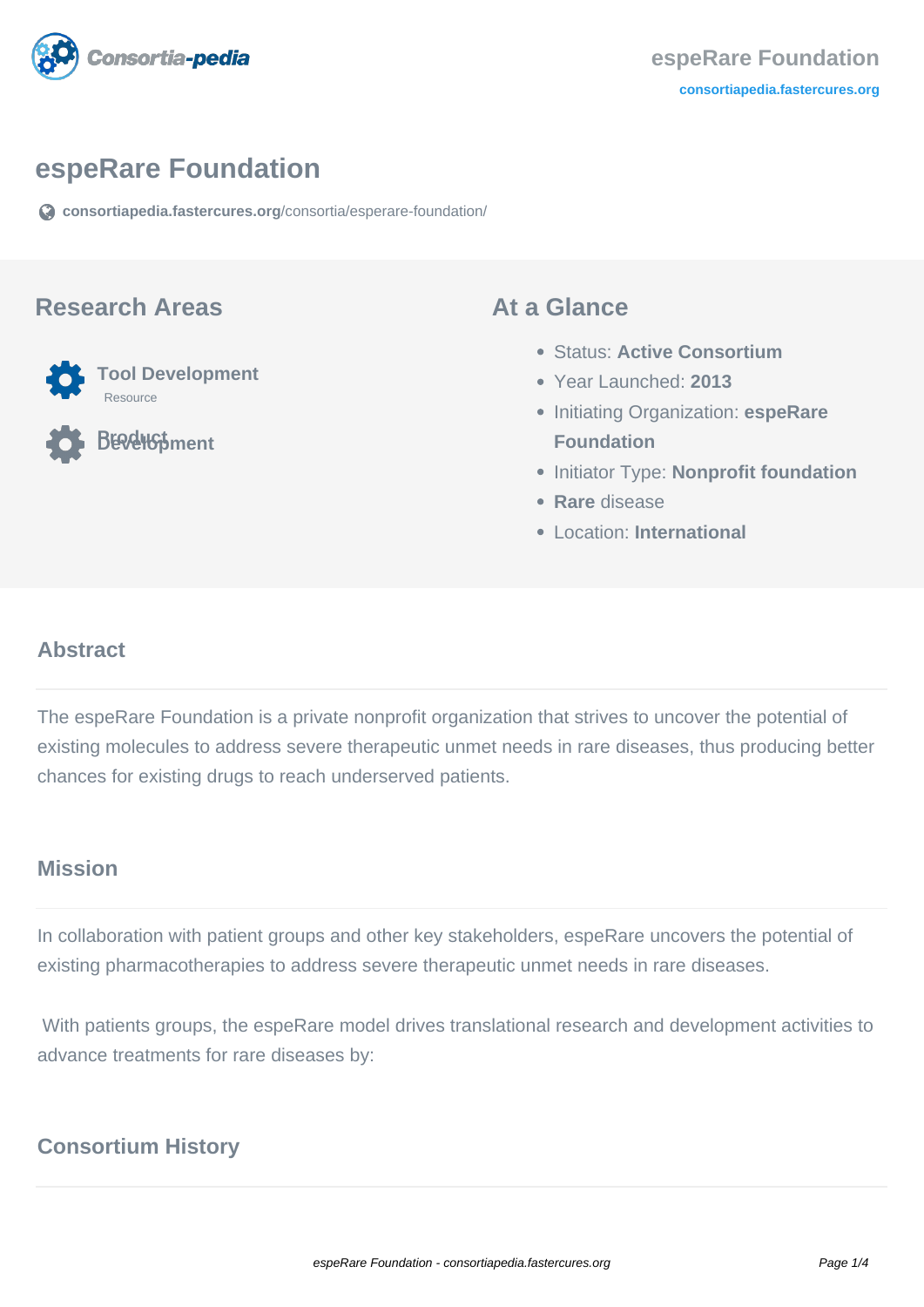

April 2013: Foundation created

## **Structure & Governance**

The organization is governed by a Foundation Board whose members are chosen for their commitment and competencies in the field of rare diseases and drug development. The foundation's two other main bodies are the Executive Committee and the Head Office.

 The espeRare Foundation Board supervises the foundation's affairs and the work carried out under its authority by other bodies of the foundation. The Board approves the long-term strategy, the philosophy, and general policies of the foundation.

 The espeRare Executive Committee includes the member of the Head Office and representatives of the Board. Under the supervision of the Board, it is responsible for (a) development and management of the long-term strategy and (b) selection and management of the foundation's R&D programs.

The espeRare Head Office and is directly responsible for the following:

## **Impact/Accomplishment**

Rimeporide is a proprietary compound of Merck Serono, previously developed up to clinical stage for congestive heart failure but was discontinued during Phase I for strategic reasons. Rimeporide is known as a selective sodium-proton exchanger (NHE-1) inhibitor on which detailed data on pharmacology, formulation, dosing, pharmacokinetic, and toxicology profile exists. The first focus of espeRare will be to investigate Rimeporide's potential to slow muscle degeneration in children with Duchenne Muscular Dystrophy.

 espeRare is exploring the therapeutic potential of Cilengitide in focal segmental glomerulosclerosis (FSGS), a rare and deadly renal disease. Cilengitide is a small molecule drug candidate developed by the pharmaceutical company Merck Serono. This is the first in a class of ?v?3 integrin inhibitor that was developed until Phase III in cancer indications. The development of this drug candidate was halted in 2013 in Phase III because Cilengitide failed to meet its primary endpoint of significantly increasing overall survival when added to the current standard chemoradiotherapy regimen. espeRare is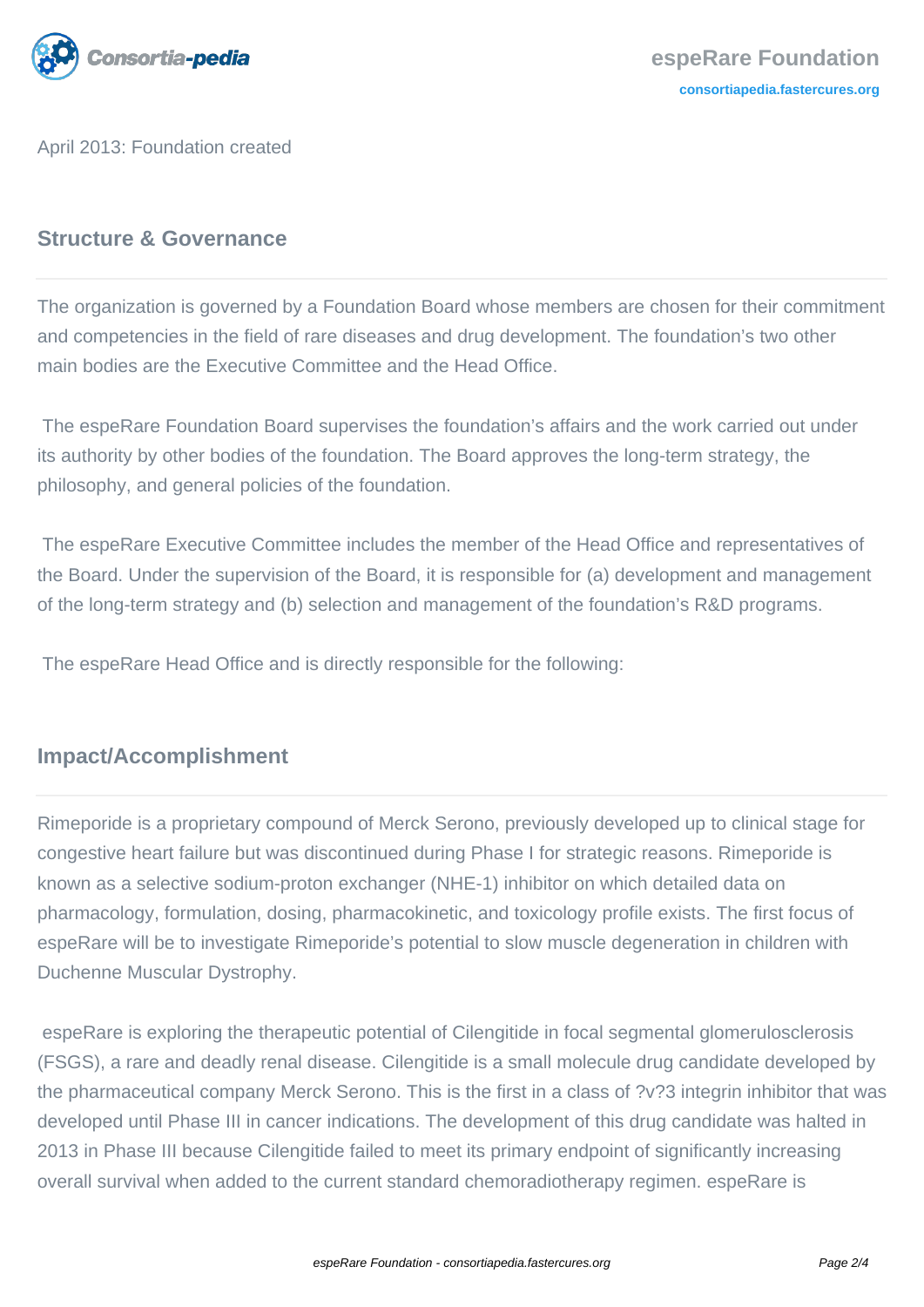

collaborating with Moin Saleem at Bristol University to conduct research studies testing Cilengitide's therapeutic potential in experimental models of podocyte activation and motility. If demonstrated, then such a mechanism could lower proteinuria and translate into a reduced or halted decline of renal function and progression to end-stage kidney disease. Cilengitide represents an attractive therapeutic candidate for FSGS patients.

Homepage <http://esperare.org/en>

# **Points of Contact**

espeRare Foundation (Switzerland) 14 chemin des Aulx 1228 Plan-les-Ouates Genève, Suisse

 espeRare Foundation (France) Laboratoire de la Sauvegarde 480 avenue Ben Gourion 69009 Lyon, France

## **Sponsors & Partners**

Afmtelethon COST Eclosion Genetic Alliance KMSK Loterie Romande Merck **Microsoft** 

Updated: **04/14/2016**